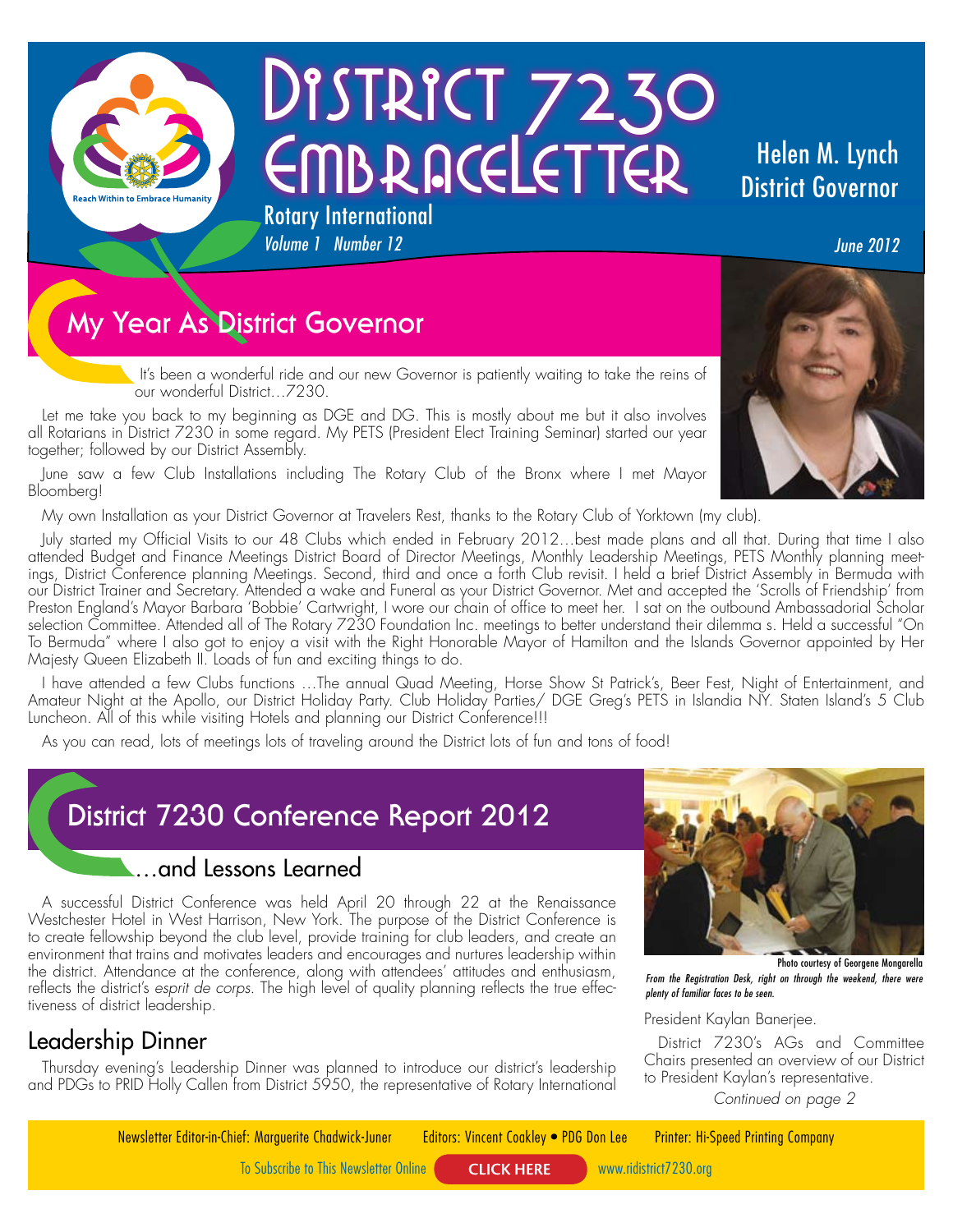

### Paul Harris Luncheon

Friday's Paul Harris Luncheon was wellplanned and executed, attended by more than 200 Rotarians and guests.

A new event added to this year's conference was awarding five Paul Harris Fellowships to five non-Rotarian honorees nominated by our clubs from ten district wide applications screened by the selection committee. Credits for the five fellowship awards were donated by a member of the Rotary Club of New York.

A sixth Paul Harris Fellowship, selected by drawing names, was given to a District 7230 Rotary Club to be given to a deserving non-Rotarian chosen by that club.

The consensus was that both "new additions" were excellent public relations actions, both internally and externally.

### District Foundation Annual Meeting

Because the popularity of the Paul Harris Luncheon was expected to ensure a quorum, the annual meeting of the District Foundation was held during the luncheon.

The quorum was determined and the required foundation business was conducted.

### Club Builder Workshops

For those attending the conference, the training and benefits of the workshops were a big draw, limited only by attendance. It is always important to have excellent



presentations by competent and inspiring presenters. The workshops gave attendees an important purpose and reason for attending the conference.

#### *Recommendation:*

Develop a committee to research interests and topics, then plan and organize club building workshops, with special attention to recruit expert presenters with the content, goals and ability to inspire attendees.

#### Awards Luncheon

The well-attended Saturday lunch meeting included Student Exchange Students, Interactors and Four Way Test Speech Contest. Rotarian Doug Mealey, the Interact leader from Keene, New Hampshire, delivered an inspiring Keynote Address on Interact Clubs. Sufficient and appropriate awards were presented to recognize clubs in a variety of sizes—small medium and large.

#### *Recommendations:*

To increase effectiveness on several levels, the awards should be selected by a committee of active AGs and PDGs with the selection process concluded at least 45 days before the conference in order to notify everyone and encourage people to attend the annual district conference.

District and club interests would be well served if video and digital color photographs of events, recognitions, awards, and social activities had been incorporated into a short video summary for the district website. These photos could also be used in the District Conference Journal for the following year giving people more reasons to attend the conference. The resultant video production could be part of a Rotary program presented by AGs to every club in the district to encourage club engagement and attendance in the conference.

#### Four-Way Test Speech Contest

A panel of judges recruited from Toastmasters added to the perception of fairness and objective competence. This event was well-attended and well-received by the conference attendees and the RI President's Representative. It was video recorded so it can be reviewed and used for future club promotion as part of a promotional video to increase registration and attendance for future conferences.

#### *Recommendation:*

The chairs support adding a level of formality to the event, such as improved crowd control, encouraging movement and noise control and restricting traffic in and out of the meeting room during speeches. It is also

suggested that each speech be introduced by subject. Each student's name should be announced clearly at least twice during his or her introduction.

#### Plenary Sessions

When no formats have been arranged in advance, the Plenary Sessions will be an extension of the Club Builder Workshops.

#### *Recommendations:*

Continue the Six-Pack Presentation with six Rotarians presenting individual 6-minute verbal summaries about projects in which they were involved, followed by an open question and answer session at the conclusion of all six presentations.

Continue the Twelve-Pack Presentation with 15-minute presentations in greater depth including audio/visual support when appropriate. Plenary sessions for the district conference could be used as group discussions on certain topics.

Plenary sessions should provide Rotarian Interaction formats including presentations and discussion groups each with a purpose. This would allow Rotarians in the district to get to know each other and share good ideas at the same time. It would facilitate building district wide relationships. Some groups could focus on Presidents, President Elects, etc.

Discussion groups should be set up with presidents and presidents-elect together with committee chairs and fundraisers. This would be a good way to possibly get across "not-so-interesting" (but important topics) like EREY possibly as a part of seeking grants.

Consider having two plenary sessions on Friday afternoon.

#### Governor's Ball & DGE Installation

A nice eclectic event that adds a total perception of Rotarian dignity and historical importance to the conference as a whole.

### Annual District Meeting

The district meeting was well-attended, achieved a quorum and truly was a highlight of the conference. It should be emphasized that the memory of any similar event depends on the highlights of that event—even the unplanned and unexpected events—and how the individual segments of the event are produced and scheduled for impact and perception by the attendees. As the meeting goes, so goes the memory of the conference. A purposeful agenda needed to be addressed. The agenda was

*Continued on page 3*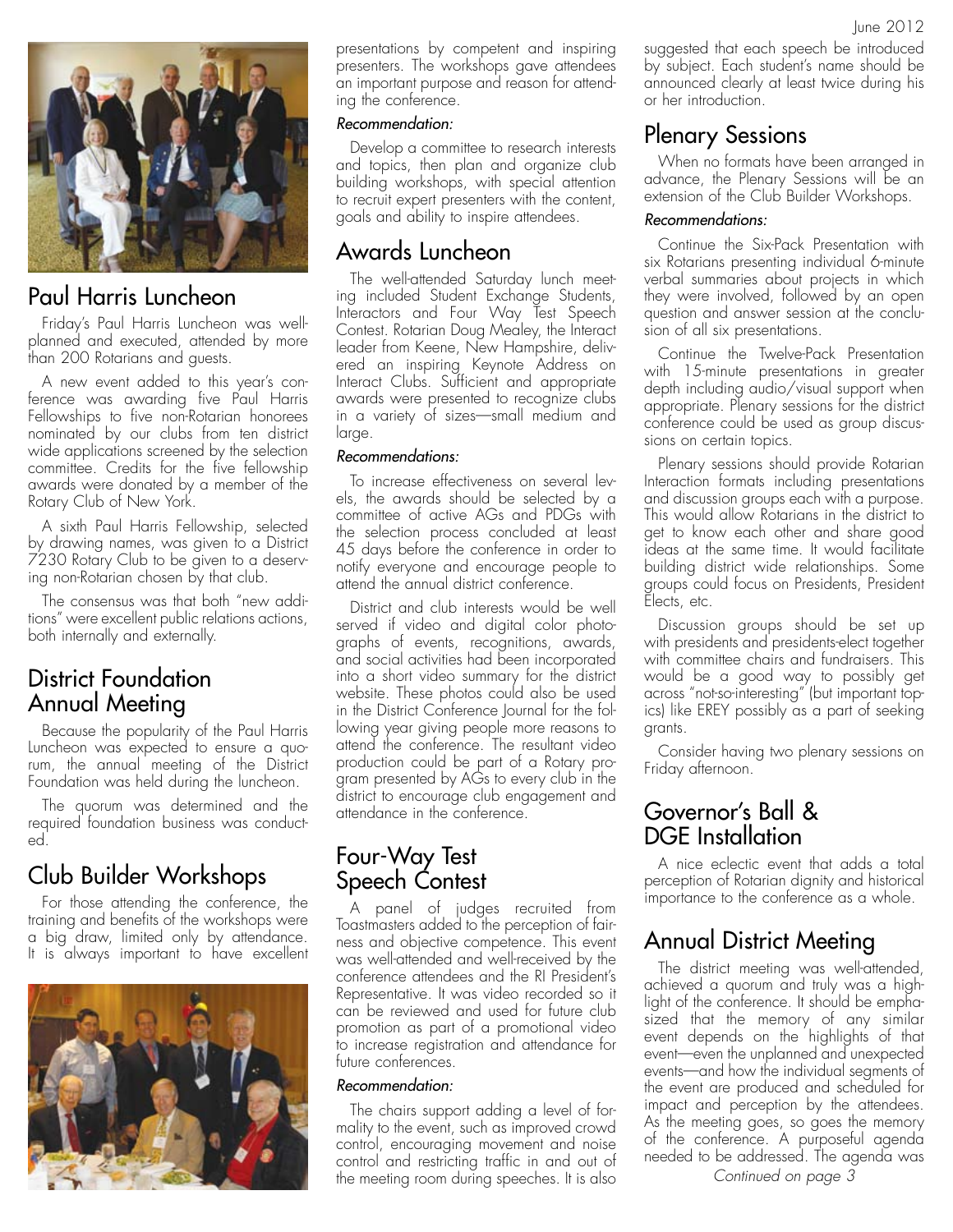

difficult and somewhat convoluted. The overall meeting was important, timely, interesting and productive. It was very successful because of the advance planning and preparation by District Secretary Vinny's efforts and District 7230 got 100% of what it deserved. All attendees—proposers, electors, district officers, scrutineers or onlookers, departed satisfied and proud of being an integral part of Rotary, our district, and Rotarians around the world.

### Planning

The processes involved in Planning are many—the dates, selecting the venue, developing the program, drafting a budget, building the highly-important team, and motivating Rotarians to attend with quality marketing to include promotion, communication, publicity, images and perception. The best planning is a mixture of priorities, instincts, logistics, decision-making and execution.

#### *Recommendations:*

Selecting the Venue: This decision-making process should begin and conclude 14 to 18 months before the conference by an ad hoc committee of district leaders and/or a survey of all Rotarians in the district with the final decision made by vote prior to the District Conference. At the District Conference business meeting, details on the following year's conference booked location, budget and conference program should be reviewed by all. (This will allow all district years to get to work early on scheduling the RYLA camp, Four-Way Test Speech Contest, Interact and Rotaract Assemblies, etc.)

Developing a program: The overall conference must be worthwhile to the greatest number of potential attendees within reason. To make it worthwhile starts with the old sales mantra—"find out what the customers want and give it to them." Variety, quality, relevance, instinct, openmindedness, humility and conviction. Start with a large planning committee and stay open to ideas, resources and opportunities. Cherish information and open communication, eschew human frailties and pettiness. Depend on the best outside experts and inside producers.

### Registration

The current registration process must be updated. Advance notifications, informative flyers, requests, should be both digital and hard-copy; online as well as mail-in registration must be available. Registration must be as easy and simple as possible and promoted far in advance. Online registration and credit card processing is critical.

#### Recommendations:

Online processing must be accessible on the "back end" to all that have a need to know, e.g., registration, committee chairs, Governor.

Be able to communicate via e mail to registered members exclusively and be able to link

other info to assisted e mail providers, e.g., Survey Monkey. Seek help from the younger tech savvy Rotarians.

Be able to process many reliable types of payment credit card payments seamlessly.

Provide confirmation of registration and perhaps e mail notifications to the registrar and others upon need and/or request. Automatically with easy human intervention and response.

# Pricing Policy

The District interests would be best served by an established and consistent pricing policy to avoid confusion and enhance simplicity. The wide range of ages and technological capability of membership needs to be taken into account so that the membership would learn and understand a standardized payment system method

#### *Recommendations:*

Establish a three-tier pricing system: Early registration pricing to encourage early registrations until 60 days before; regular pricing; and last minute pricing that begins 10 days before the event.

Last minute registrations must be the exception instead of the status quo. Eleventh hour registrations increase work for the registration committee, negatively impact planning and disrupt smooth execution of the processes and events, e.g., name tags need to be created by hand.

### Marketing

The first step to any marketing effort is to have a quality "product" to market. The key to success is designing and implementing a quality plan that is delivered through multiple channels with sufficient frequency and duration. The 2011–12 Conference Committee had a quality product and a good marketing plan but the marketing channels use was limited. The duration and frequency of getting the word out was weak.

### Event Tickets District Conference Journal

This journal was a money raiser and more important, a district pride builder. It became a souvenir journal and something worth saving. `It was designed to include schedule of events, a guide to the meeting rooms, agendas for meetings, recognition of leadership and supported by club and individual sponsorships. It turned out to be all that it was intended plus a 'showcase' for clubs by providing a forum to tell the district Rotarians about its projects and good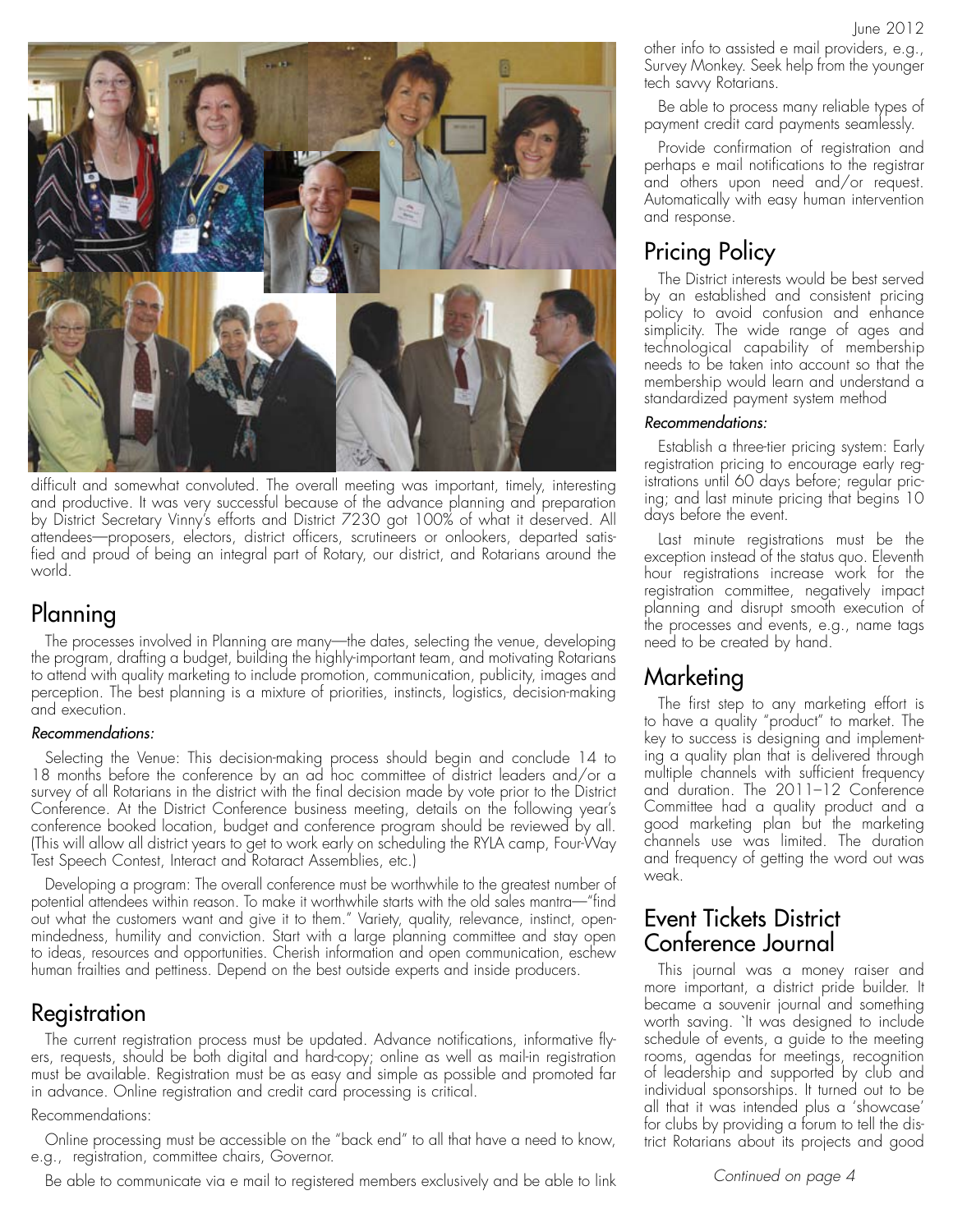June 2012

work. The next profit was about \$1,000 plus it save \$1,000 carried on the budget for conference printing expenses.

#### *Recommendations:*

Make it an annual district project for the clubs and the conference.

Keep it about the same size of 52 pages including covers with the possible exception of 60 pages. Content and ads must be 50/50 and it is the content pages that need to drive the size.

Keep the pricing about the same…so it is also a "benefit" to the clubs.

Provide Clubs with a jpg format so they can reuse their ads internally.

Distribute the journal to all Rotarians by uploading it to the District website and e mailing a link to all Rotarians before the Conference. It is very important to distribute in print, too.

Distribute it in print form at least six weeks before the District conference.

### District Conference Team

We had the following teams: Registration, Paul Harris Lunch, Sergeant-at-Arms, Club Builder Workshop/Plenary Team (Programs),





Business Meeting Team, Foundation Annual Meeting Team, and District Conference Team.

#### *Recommendation:*

Registration, Sergeant-at-Arms, Program Teams should be standing committees and with the idea that each person serves for three years and each committee is charged with bringing in new people to the committee each year to support continuity and experience on the committee each year.

#### Overall Assessment:

Do not allow a laissez-faire attitude prevail about a potential outcome—plan and execute a good marketing program. Be committed to the process and unattached to the results and you won't be disappointed.

Success is the result of advance planning.

New friendships are made by working together in a committee. Have multiple committees with district-wide Rotarians "linked" together with video conferencing

ence committee is, the better the work, and enthusiasm is shared.

The measure of District morale and the success of the district's work can be equated with the number of people who attend the district conference.

#### *Recommendation:*

Districts with local foundations operate under its foundations to save sales taxes. The premise is that the district conference is a foundation-related educational event and therefore exempt from sales tax laws.

Prepared by David Del Monte

ly diverse the confer-



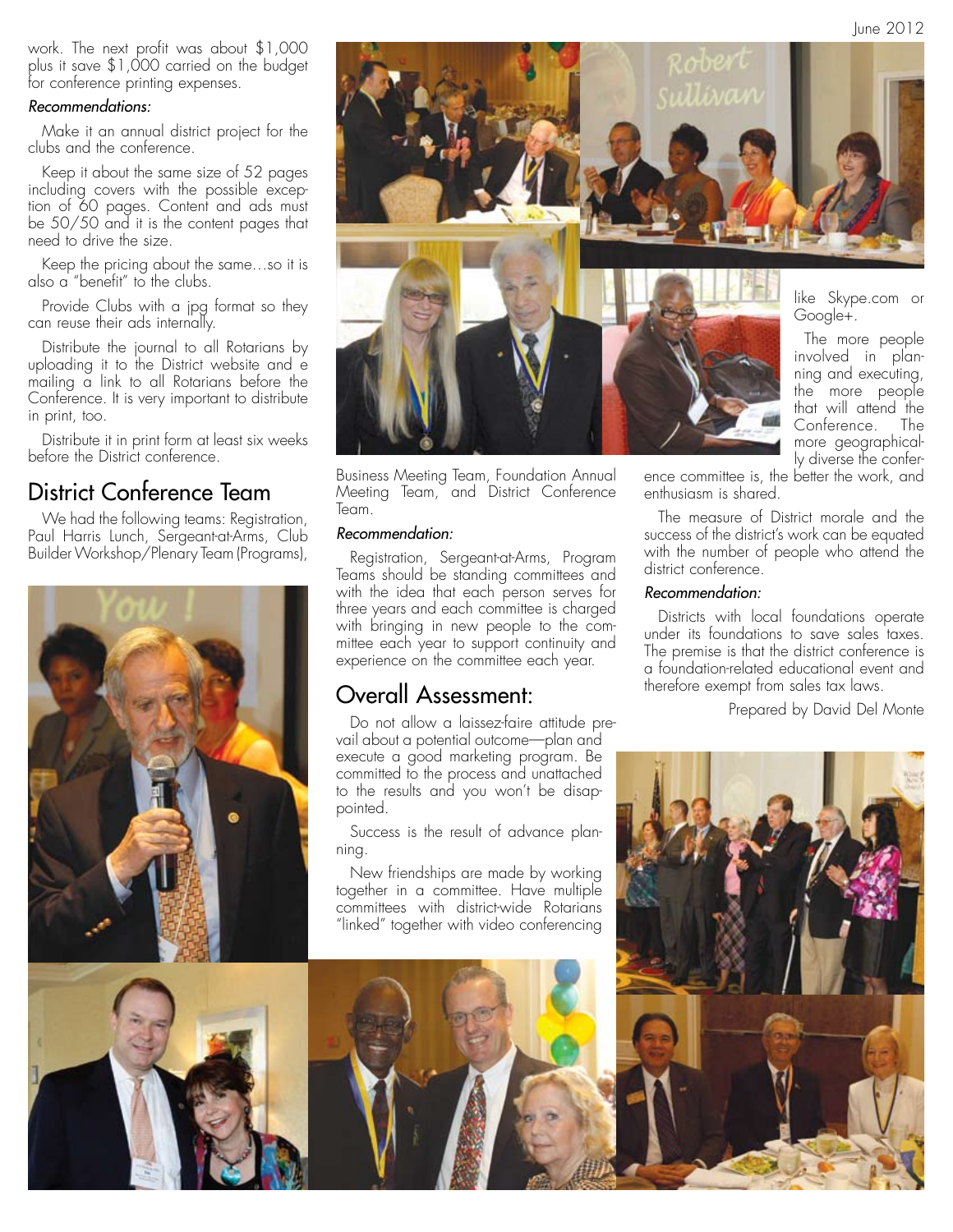# **GSE TEAM Returns from 2120 Bari, Italy**

### Or Glowing Accounts of GSE time in District 2120 Bari, Italy

"The best experience of my life." "We were treated like princesses." "The food, the history, the Rotarians!" It is hard to get anything but superlatives from the returning Group Study Exchange team that spent May as the guests of District 2120.

The team was introduced to 5 areas within District 2120, made presentations to 5 Rotary Clubs and each team member became dear friends with 5 different host families. Sleep was at a premium as conversation delayed bedtime each evening. Everyone was "wowed" by the hospitality, the food, the landscape and the history. Team Leader Cindy Quinn (North East Westchester Club) observed that the Italians



*Pictured left to right: Veronica Medina, Cassandra Eng and Diana Wong, 3 of the 4 GSE Team members enjoying the ambiance in Bari, Italy.*

are proud of and knowledgeable about their history. Their enthusiasm for extolling their country is inspiring.

District 2120 was also exchanging with a district inn Missouri. The overlap began at the District Conference. Spending time with another GSE team was an unexpected treat. And what a commitment to the program on the part of 2120! There are reports of singing and great good cheer at the District Conference. The writer wants to know if anyone represented 7230 at the golf competition that was part of the Conference!

The team members, Diana Wong, Cassandra Eng, and Veronica Medina are ready and willing to share their experiences with your club. Contact them through Cindy Quinn or Taylor Eskew, sub-committee chair. They are future Rotarians too!

# **Rotary Day at the White House**

PDG Helen Reisler was honored with an invitation, along with other selected Rotarians from around the world, to a special event at the White House during National Volunteer Week April 15 through April 21, 2012. President Obama stated that Our Nation has been profoundly shaped by ordinary Americans who have volunteered their time and energy to overcome extraordinary challenges. He has been impressed by the Rotarians who have come together to realize a common vision and make positive changes in their communities.

The Rotary Organization's steadfast perseverance in the quest to eradicate Polio from around the globe, is being put forth as an example to the rest of the world. Once we reach our ultimate goal of 100% eradication, we will have proved that any disease can be addressed, by teams of dedicated average citizens.

Helen was also invited to attend a special reception in Washington, DC at the National Press Club, in honor of "Rotary Day at the White House" and Rotarians as "Champions for Change." The invitation read," You have been recognized by Rotary International and your peers, as high level leaders within our family of Rotary members."

The selected group met with President Obama's Chief of Staff; Chief, Maternal and Child Health Division, Bureau for Global Health,; Deputy Assistant Secretary, Private Sector Exchange, Bureau of Educational and Cultural Affairs; Special Assistant to the President and Director of the Office of Social Innovation and Civic Participation to the Domestic Policy Council; Director of the Office of Public Engagment; Special Assistant to the President and



SeniorDirector at the National Security Council;Administrator of the United States Agency for International Development; Assosciate Administrator Maternal and Child Health, Health Resources and Services Administration, US Department of Health and Human Services.

President Obama has made a commitment to empower more Americans with tools to shape their communities, and reinvent our world with service and has established a Social Innovation Fund.